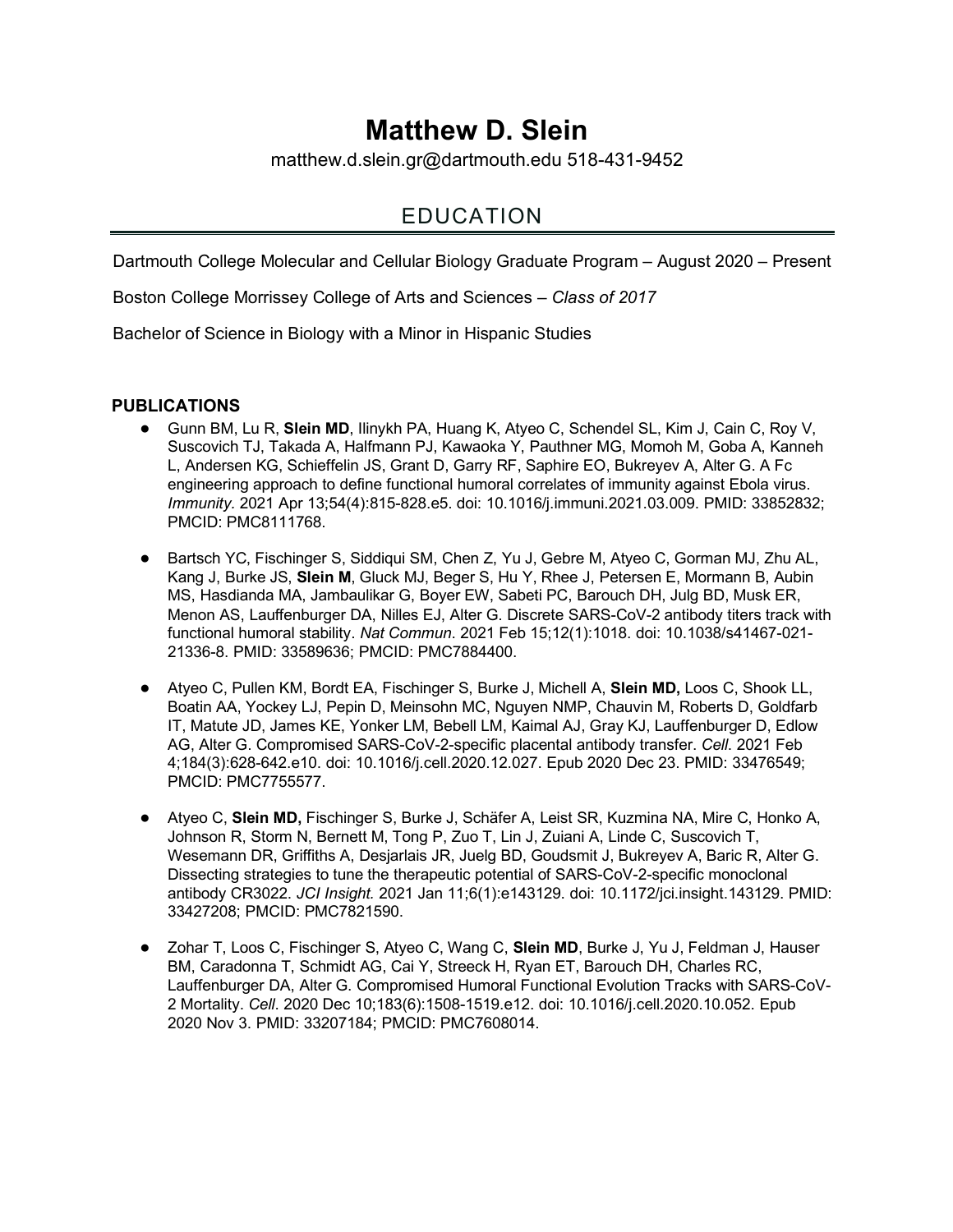- Atyeo C, Fischinger S, Zohar T, Slein MD, Burke J, Loos C, McCulloch DJ, Newman KL, Wolf C, Yu J, Shuey K, Feldman J, Hauser BM, Caradonna T, Schmidt AG, Suscovich TJ, Linde C, Cai Y, Barouch D, Ryan ET, Charles RC, Lauffenburger D, Chu H, Alter G. Distinct Early Serological Signatures Track with SARS-CoV-2 Survival. *Immunity*. 2020 Sep 15;53(3):524- 532.e4. doi: 10.1016/j.immuni.2020.07.020. Epub 2020 Jul 30. PMID: 32783920; PMCID: PMC7392190.
- Suscovich TJ, Fallon JK, Das J, Demas AR, Crain J, Linde CH, Michell A, Natarajan H, Arevalo C, Broge T, Linnekin T, Kulkarni V, Lu R, **Slein MD**, Luedemann C, Marquette M, March S, Weiner J, Gregory S, Coccia M, Flores-Garcia Y, Zavala F, Ackerman ME, Bergmann-Leitner E, Hendriks J, Sadoff J, Dutta S, Bhatia SN, Lauffenburger DA, Jongert E, Wille-Reece U, Alter G. Mapping functional humoral correlates of protection against malaria challenge following RTS,S/AS01 vaccination. *Sci Transl. Med*. 2020 Jul 22;12(553): eabb4757. doi: 10.1126/scitranslmed.abb4757. PMID: 32718991.
- **Slein MD,** Roy V, Atyeo C, Fischinger S, Loos C, et al. SARS-CoV-2-specific ELISA Development. *Journal of Immunological Methods.* 2020. Volumes 484-845 doi.org/10.1016/j.jim.2020.112832
- Loos C, Atyeo C, Fischinger S, Burke J, Slein MD, Streeck H, Lauffenburger D, Ryan ET, Charles RC, Alter G. Evolution of Early SARS-CoV-2 and Cross-Coronavirus Immunity. *mSphere*. 2020 Sep 2;5(5):e00622-20. doi: 10.1128/mSphere.00622-20. PMID: 32878931; PMCID: PMC7471005.
- Yu J, Tostanoski LH, Peter L, et al. DNA vaccine protection against SARS-CoV-2 in rhesus macaques. *Science*. 2020; abc6284. doi:10.1126/science.abc6284
- Chandrashekar A, Liu J, Martinot AJ, et al. SARS-CoV-2 infection protects against rechallenge in rhesus macaques. *Science*. 2020; abc4776. doi:10.1126/science.abc4776
- Karsten CB, Mehta N, Shin S, Slein MD, Broge T, Deifenbach T, Suscovich T, Alter G. A Versatile High Throughput Assay to Characterize Antibody-Mediated Neutrophil Phagocytosis. *Journal of Immunological Methods.* 2019. Volume 471 46-56. doi: 10.1016/j.jim.2019.05.006
- Han SY, Antoine A, Howard D, Chang B, Chang WS, **Slein M**, Deikus G, Kossida S, Duroux P, Lefranc M-P, Sebra RP, Smith ML and Fofana IBF (2018) Coupling of Single Molecule, Long Read Sequencing with IMGT/HighV-QUEST Analysis Expedites Identification of SIV gp140 Specific Antibodies from scFv Phage Display Libraries. *Front. Immunol.* 9:329. doi: 10.3389/fimmu.2018.00329

#### **PRESENTATIONS**

● **Poster Presentation: Matthew Slein,** Rationally Engineered Functionally Optimized Recombinant Monoclonal antibodies as a strategy to enhance therapeutic efficacy of antibodies against Ebola virus. Ragon Institute Annual Retreat, September 13-15, 2019.

### RELEVANT WORK EXPERIENCE

**Ragon Institute of MGH, MIT, and Harvard** Cambridge, MA *Research Technician III – Alter Lab* June 2017- August 2020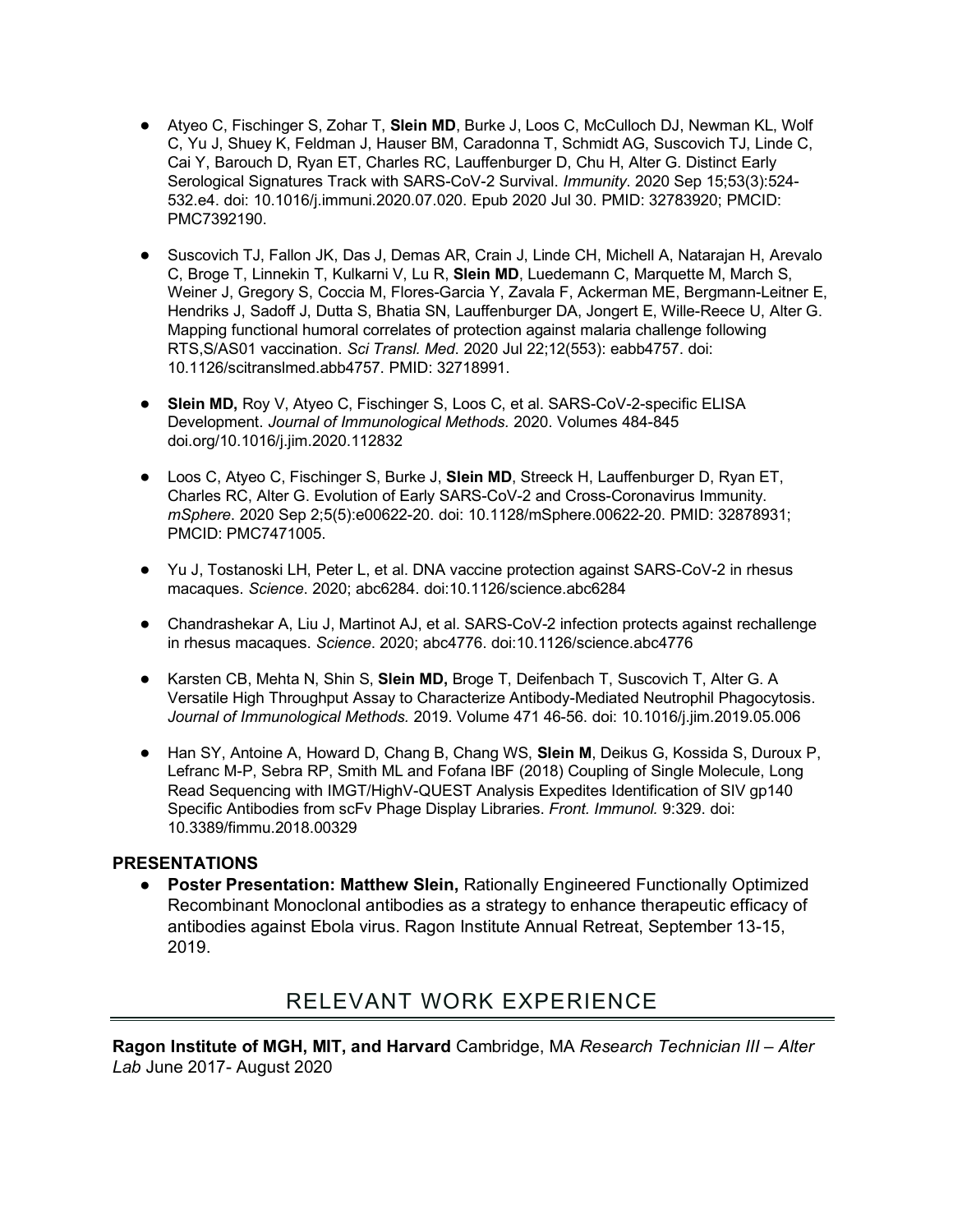- Development and qualification of an ELISA assay to understand the antibody response to SARS-CoV-2
- Utilization of systems serology to understand the immune response of individuals with COVID-19
- Development of a high throughput cloning schema to produce monoclonal antibodies with optimized effector functions against various pathogens
- Development and optimization of protein production and purification of antibodies in both large and small scale
- Utilization of systems serology and *in vitro* biochemical and functional assays to explore the role of Fc mutations in altering function
- Development of ELISA based assays to assess downstream functions of neutrophils
- ELISA based assays to understand titer and change in antibody response over time to Epstein-Barr Virus in a cohort of patient samples
- Understanding the role of antibodies in *Mycobacterium tuberculosis* infection

### ADDITIONAL LAB EXPERIENCE

#### **Advanced Molecular Biology Lab Course**  Spring Spring Spring Spring

2016

- Cloning anti-SIV monoclonal antibodies into a mammalian expression vector
- Used PCR to amplify and assemble antibody VH and VL fragments into scFV formats into a plasmid vector and then transformed into bacteria
- DNA maxi and mini-preparation
- Transfection of 293T Cells (Biosafety Level 2)
- Characterization via ELISA and immunoblotting

#### **Undergraduate Research**  September 2016 – May 2017

- Continued work with anti-SIV monoclonal antibodies
- Engineering of bispecific antibody to SIV
- Use of sequencing to understand genetic diversity of antibodies discovered from phage display libraries

#### **ADDITIONAL WORK EXPERIENCE**

**Boston College Residential Life** Chestnut Hill, MA *Resident Assistant* August 2015 – May 2017

● Work on a staff of 16 people in a community that houses 800.